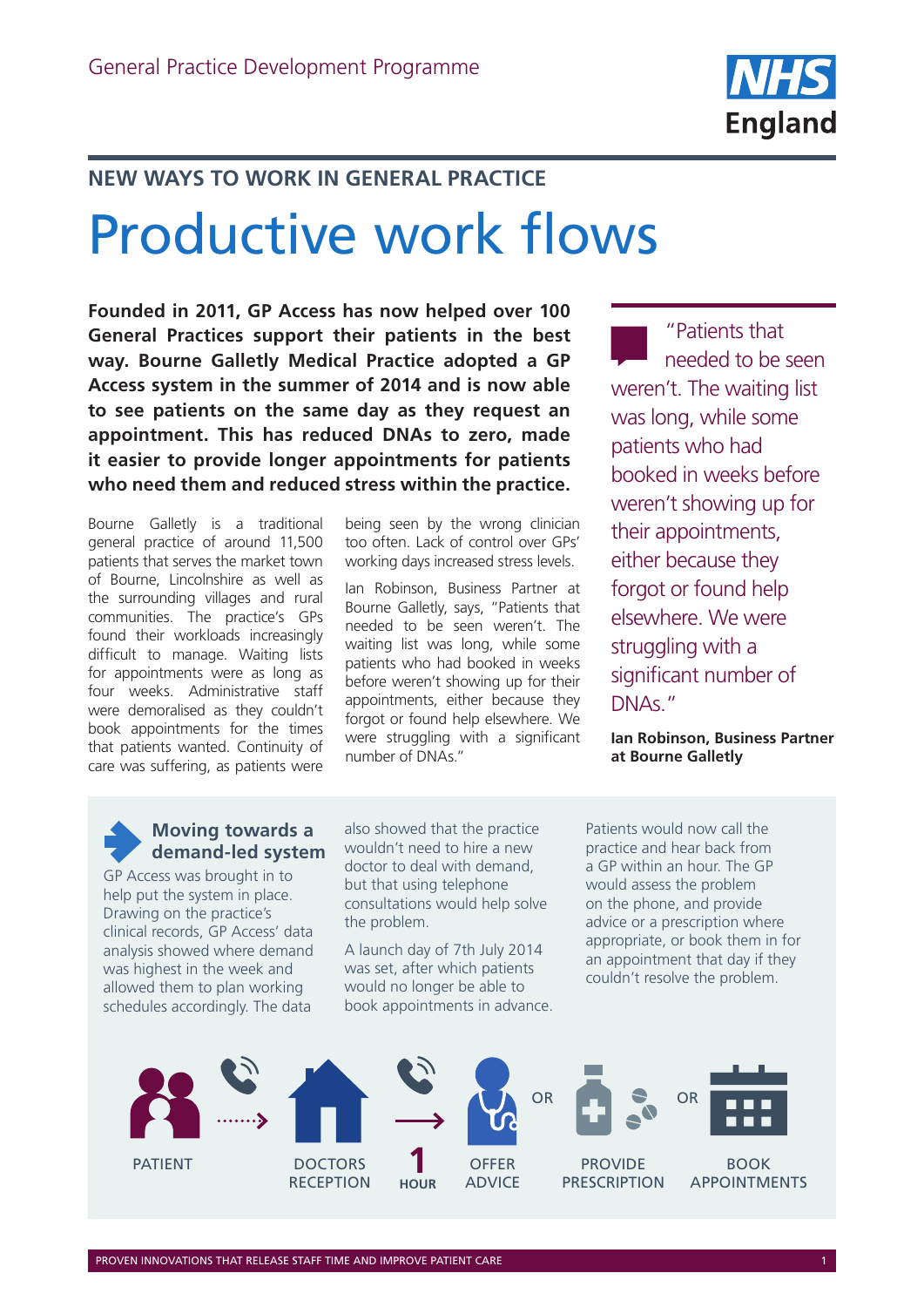A new '40:18' system was introduced in which GPs would have around 40 telephone consultations a day – which would take approximately five minutes each – and 18 face-to-face appointments of around 10 minutes. This works out as the equivalent of two clinical sessions a day.

Operating a telephone-based, demand-led consultation system better supports Bourne's population. Since rural areas and villages are poorly served by public transport and infrastructure, it's easier for many patients to speak to their doctor over the phone than it is to be seen in person. This is also important for patients who work, and for many carers. Doctors are also able to arrange face-to-face appointments, if necessary, that fit with the public transport schedule – and patients don't need to wait in the practice for long. Moreover, with Bourne Galletly serving a population with a large commuter element, remote consultations work well.

## **40:18 SYSTEM**

# How it works

A GP's diary will<br>be empty in the<br>morning. be empty in the morning.



Patients will call in, speak to a<br>receptionist and explain what<br>they want. They have the receptionist and explain what they want. They have the option of asking for which GP they would like to deal with their problem, improving continuity of care.

The patient will then be placed on a GP's list, aiming to call back within an hour.

For Bourne Galletly, the first half of the morning is largely dedicated to phone consultations, with the second half of the morning and the afternoon consisting primarily of face-to-face appointments.

Initially, the practice worried that being able to request a doctor would put strain on one or two popular GPs, while doctors less in demand would have a lighter workload. However, they found the number of people wanting a specific doctor and those who didn't have a preference balanced out.



"It's easier for many patients to speak to their doctor over the phone than it is to be seen in person."

**Ian Robinson, Business Partner at Bourne Galletly**



**40** 5 MINUTE TELEPHONE CONSULTATIONS A DAY

**18** 10 MINUTE FACE-TO-FACE APPOINTMENTS

**2** CLINICAL SESSIONS A DAY